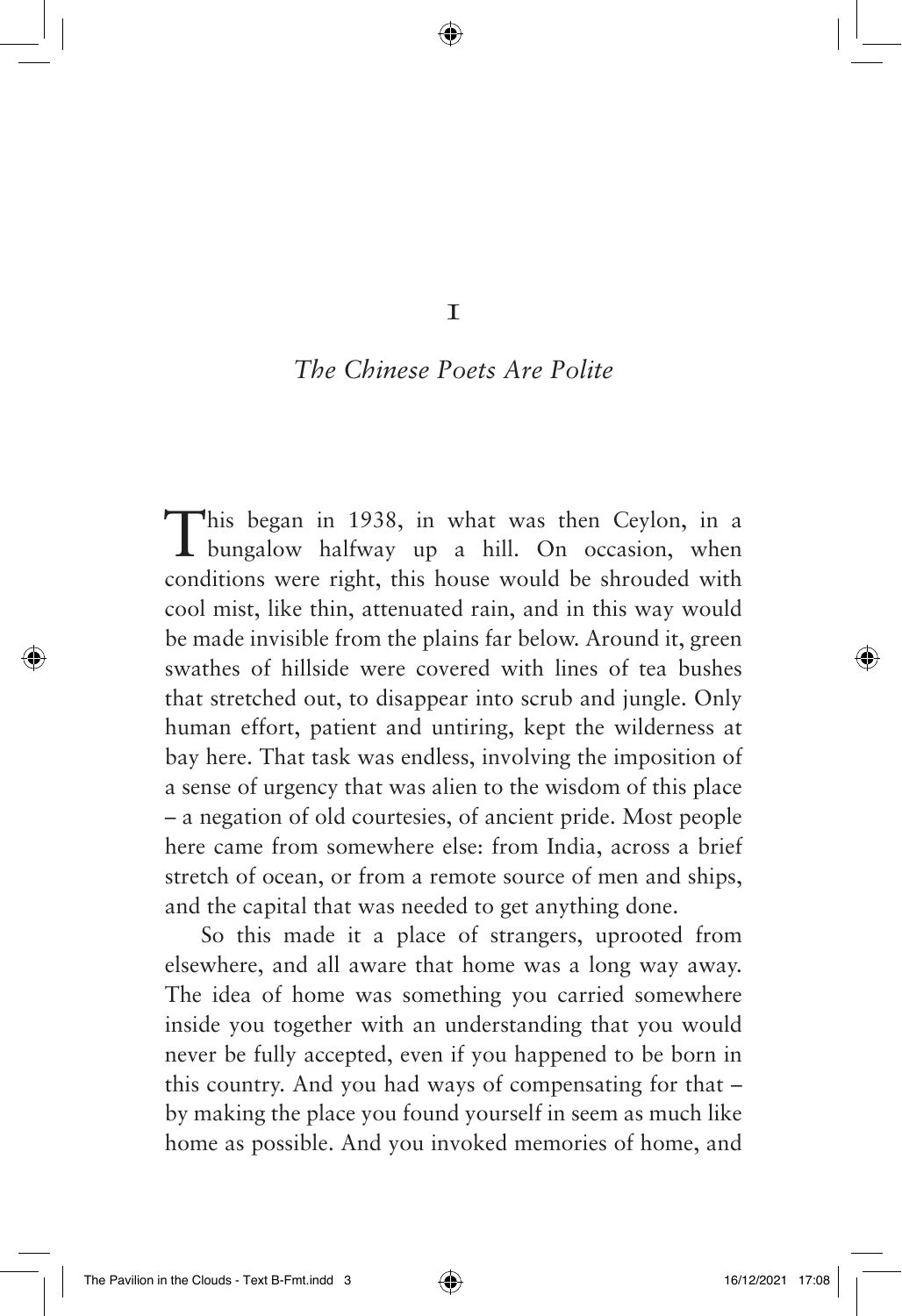took comfort from them. For the Scots who worked there in the tea trade, these hills could be anywhere in the Western Highlands of their native land, remembered with longing on lonely, maudlin evenings, toasted at the annual Burns Supper in the panelled dining room of the Club, a landscape of the heart that they did not expect – nor particularly want – others to understand.

The bungalow was typical of its sort, of a style that had been planted, uninvited, across vast swatches of a rambling, already doomed empire. It was essentially British, but there was also something slightly Dutch about it, as the Dutch had been there too and had left their architectural mark in a taste for gables. The dominant feature, though, was the veranda, which was deeper than most, and which ran round three sides of the building, a dark mouth into which windows and corridors opened into shadowy interiors. Planters' chairs, with their swivelling extensions, appeared in clusters at various points on this veranda, allowing sunrise and sunset to be viewed from different vantage points. Beside each chair was a small table consisting of a brass-tray top and carved wooden legs. The brass trays had beaten into them designs of trailing leaves and the occasional helmeted warrior from an ancient epic, or an animal. One had a large and benign Ganesh at its centre, trunk and arms raised in benediction; another had the coiled shape of a king cobra, its hood extended, an exaggerated forked tongue protruding from its mouth.

"That tongue," Bella's mother said to her. "That tongue isn't the dangerous bit, you know. It looks like it, but it's the fangs you have to watch out for. The tongue is out like that so the cobra can smell. It smells with its tongue, you see."

She was very young, but they had already read Kipling's 'Rikki-Tikki-Tavi' to her, and the tale of the cobra and the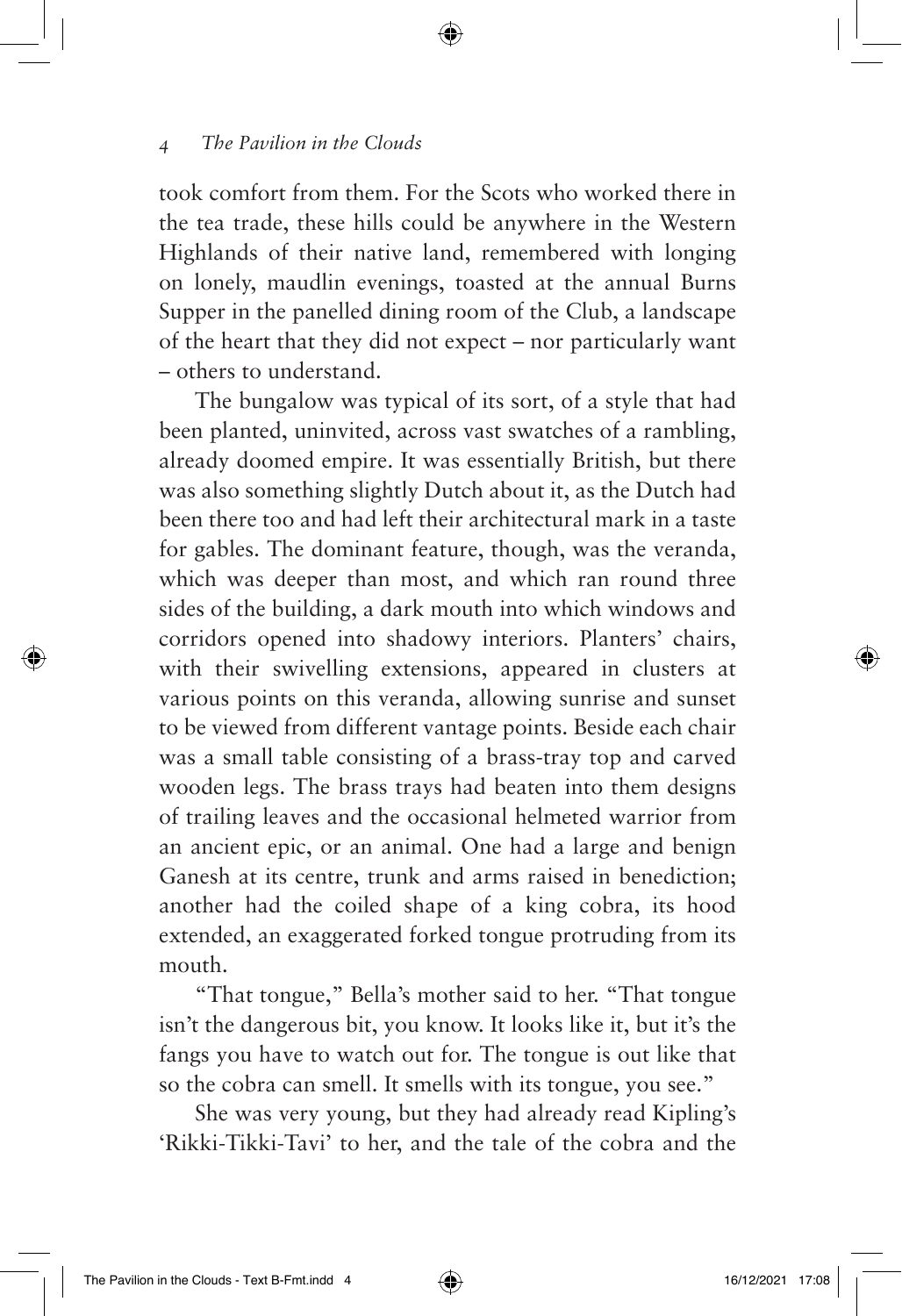mongoose had made a deep and unfortunate impression. They were just a bit too high in altitude for cobras, although they were occasionally seen. Kraits were a greater threat, and the pickers were sometimes bitten by these smaller but far more venomous snakes. She had seen a woman carried in from the hillside, her hand red with blood where somebody had cut at the wound to release the venom. "Don't look," her mother had said.

But she had, and she had watched as they bundled the woman into the back of a truck and started the journey to hospital in town.

"Will she die?" she had asked. She knew that her mother lied about death, because she said that nobody ever died, and yet she knew this was not true, as she had seen the funeral processions when somebody died down in the lines where the Tamils lived. And she knew that there were orphans, too, because somebody had pointed one out to her, a small girl who was always seen to be wearing a red dress, the only garment she had, and who was looked after by the woman who took the laundry away.

Now, of course, they said, "Of course not. Of course she won't die. The doctors will make her better." And then the warning. "But always look where you put your feet. Remember that."

The bungalow was a tea-planter's house on an estate called Pitlochry in the hills south of Nuwara Eliya. The name Pitlochry evoked the Scottish connections of the owner, Henry Ferguson, who had renamed the estate after he had purchased it two years before Bella's birth. Henry was a young widower who had come to Colombo as a man not yet forty, and had remarried within months of his arrival. His wife, Virginia, twelve years his junior, was the daughter of a Scottish shipping agent in Colombo. She had been born in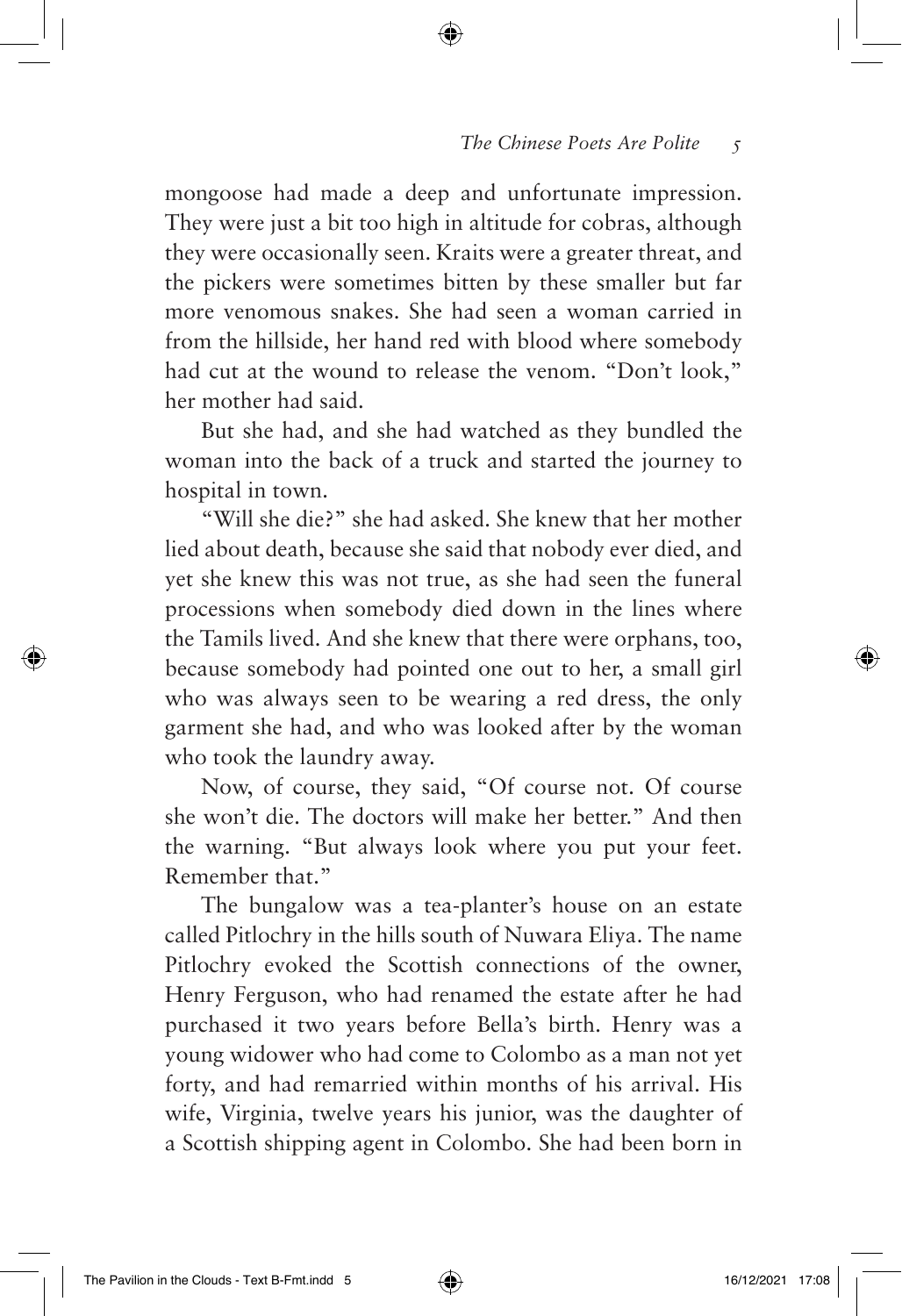Scotland and had accompanied her parents out to Colombo when she was three, only to be sent back for education at the age of eight. It was not until she was eighteen that she returned to Ceylon, not intending to stay, but she had been immediately besieged by young men looking for a wife. There had been a boyfriend from a wealthy Burgher family, but his wild behaviour soon disqualified him before even his origins had time to be considered. Thereafter there was a succession of boyfriends, suitable and unsuitable, tolerated with grim stoicism by her father until, on her twenty-fifth birthday, he and his wife sat her down and told her that unless she found an appropriate man within a year or so she would be unequivocally on the shelf and would have to return home to train as a teacher. Their shock tactics worked, and when she met Henry, the son of a prosperous Scottish farmer, who had been advised to invest a considerable inheritance in a tea estate, she quickly made up her mind to accept the proposal that she sensed would not be long in arriving.

Henry knew as little about the cultivation of tea as he did about Ceylon itself, but he had been bored in Scotland and wanted a challenge. He arrived in Colombo and negotiated the purchase of an estate. He then engaged a reliable manager, who offered to teach him everything he knew, having been warned that growing and processing tea was an art which only experience could teach. You also had to have the right nose: if you could not pick up the subtle essences of the tea leaves as they were being dried or rolled, then you would forever be at a disadvantage. Quick decisions had to be made as to just when the leaves were ready for the next stage of the process; about just how much fermentation should be allowed; about just what degree of moisture could be tolerated at any particular stage, and in all of these the sense of smell was crucial. But Henry had that, it appeared, and,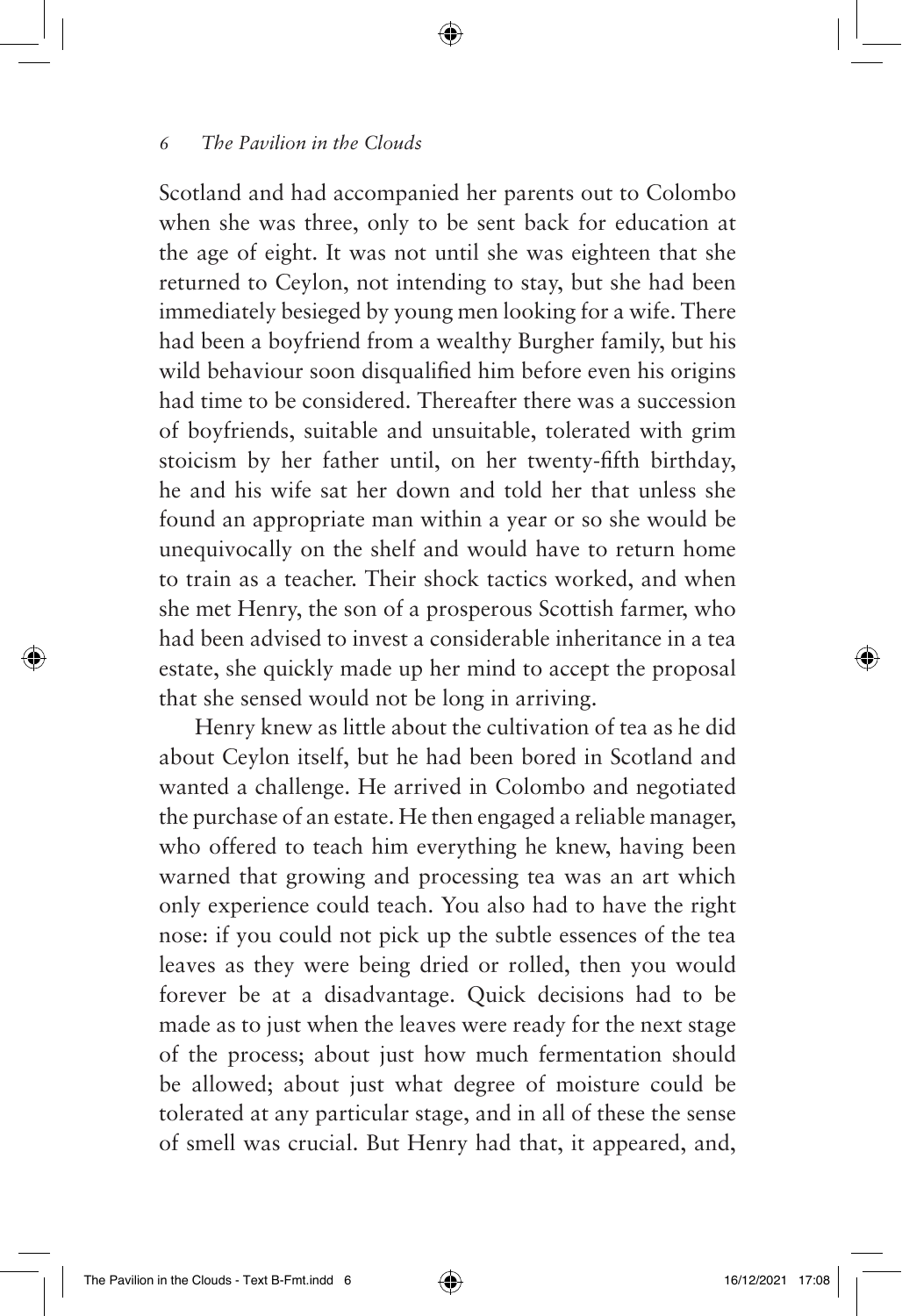with his ear for language, he soon picked up enough Tamil for everyday purposes. That, he found, was the easy part: the workers on the estate were all Tamils, having been brought to the country from India, and their lives were governed by considerations of caste, custom and religion that could have been designed to perplex and defeat the outsider. But Henry was adaptable, and, hedged from the consequences of early mistakes by a combination of humour and Scottish stoicism, he not only survived his first couple of years in business but found that he enjoyed the experience.

Virginia knew that she was not in love with Henry when she married him, but she was sure that she liked him, and that, she thought, should be enough for marriage. And that liking, she felt, could mature into love, through familiarity – as long as one had other things by which to sustain oneself. Her passion in life was reading, and life on a tea estate was ideally suited to the pursuit of that enthusiasm. Like many women of her type and her time, obliged to live in remote locations because of their husbands' occupation, the challenge for Virginia was avoiding lapsing into inertia from sheer boredom. If that were to happen, then all that would be available to her would be gossip and complaint. Reading saved her from that fate, as did her decision to establish what she referred to as a *reading circle* made up of women from neighbouring estates and the wives of the odd colonial official stationed in the vicinity. This group met every three weeks to discuss books sent up to them from the bookseller in Kandy. Their meetings took place in a small pavilion that a previous owner of Pitlochry had built on the edge of the main bungalow garden, just at the point where the land dropped in a steep plunge of several hundred feet to the slopes below. The pavilion projected over the edge of this drop, supported by wooden pillars driven at an angle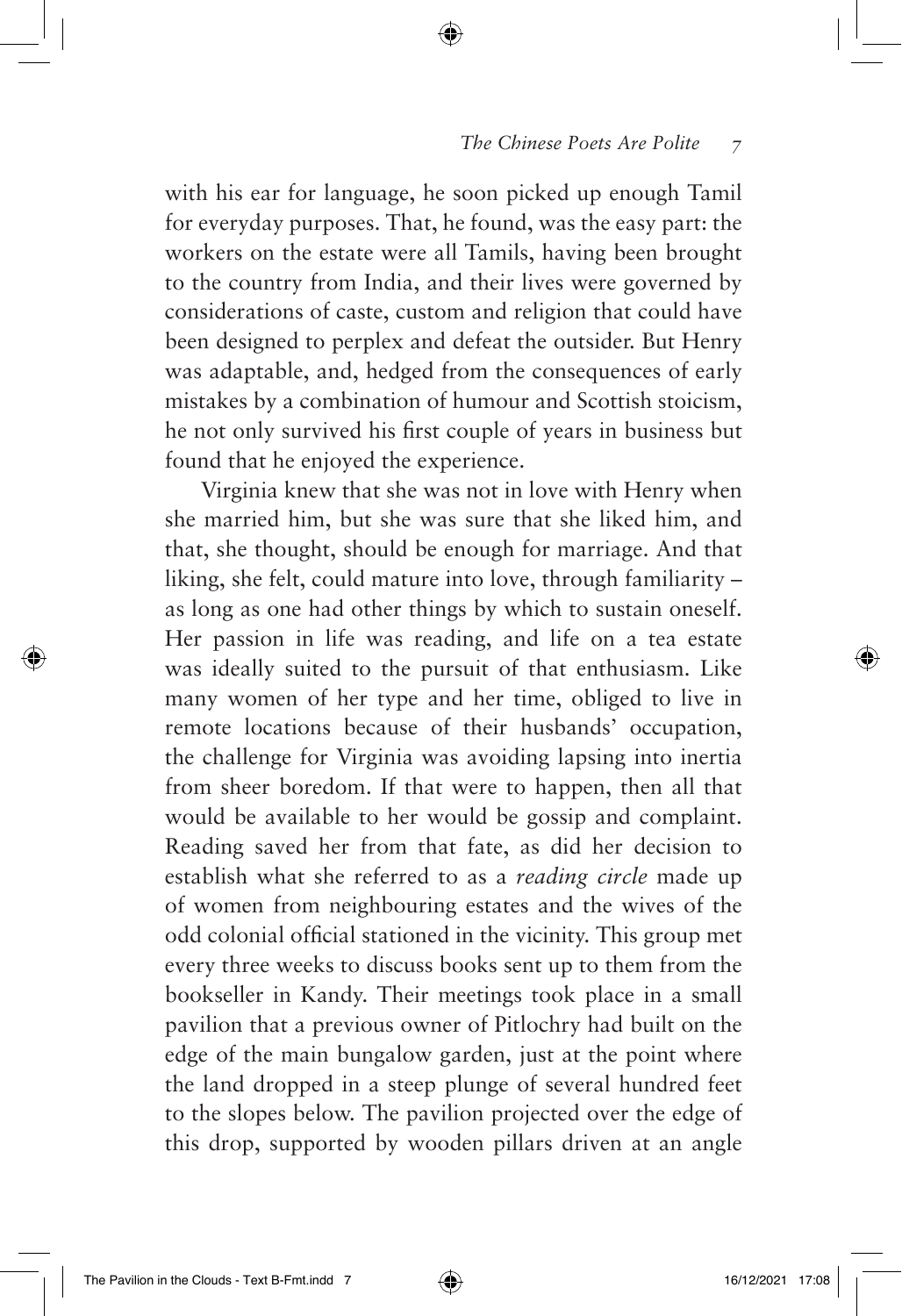into the side of the cliff. This gave it the feeling of being suspended in the air, often above wisps of cloud that floated across the valley down below. Virginia called it the Pavilion in the Clouds, and had the name chiselled into the slab of rock that marked its entrance.

The reading circle was catholic in its tastes. They read Austen, Trollope and Dickens, but also such foreign and modern novels as arrived in Colombo on the mail boat. Tolstoy was popular, as was Stendhal. *Madame Bovary*  had divided opinion, as had *Of Human Bondage* and *Sons and Lovers*. "I'm not quite sure where Mr Lawrence is taking us," Virginia had said to her husband. "It's all very unsettling. Do men really think that way?"

Henry smiled. He would read Lawrence one day, he said, but there was no time for him just yet. It was safer, then, to discount what he had to say. "I don't think so," he said. "I'm sure Lawrence exaggerates."

Virginia was determined that Bella would be brought up to appreciate books. She read to her every night, mixing adult reading indiscriminately with children's books. She had a taste for translations of Chinese poetry and would read from *A Hundred and Seventy Chinese Poems*  even if the subject matter was far above her daughter's head. That did not worry Bella, who liked everything her mother read to her, and who thought of the Chinese poets as being exotic foreign uncles. She had a small family of stuffed dolls, and she named these after them. There was a Li Po and a Po Chü-i, and several others beside. She made a little black hat for one of them and said it was the hat given by Li Chien. Her mother said, "One day the Chinese poets will come and have tea with us. They'll come to the Pavilion in the Clouds. Would you like that?"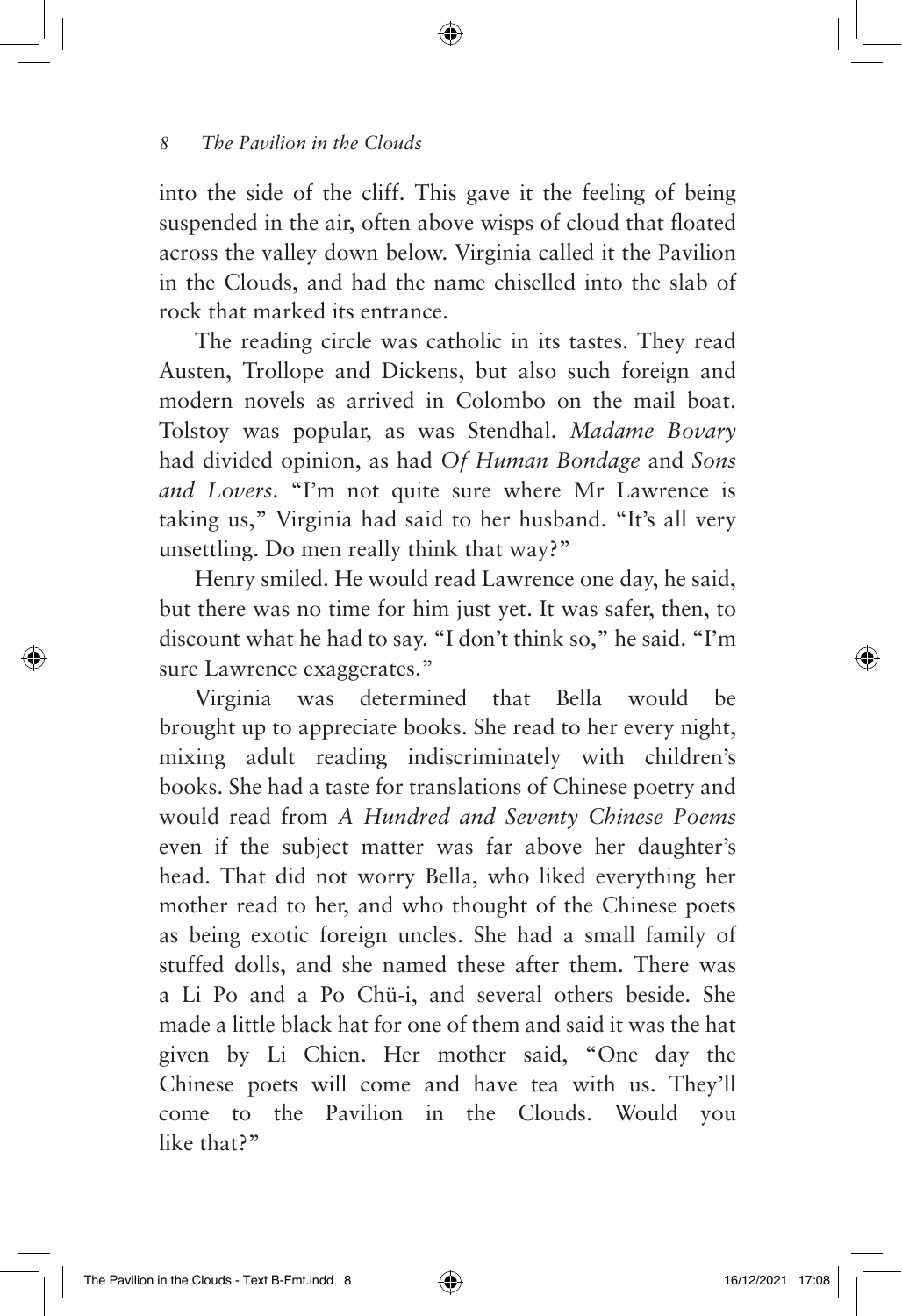"I'll bake a cake for Li Po," said Bella, with all the solemnity of her seven years.

"He'd like that. And he might write a poem about it."

"Would he really? Do you really think so?"

"Of course he would. The Chinese poets are very polite. They always write poems for people who do kind things for them"

When Bella was eight, her parents engaged a governess, a Miss White, who had been staying with distant relatives on one of the largest estates up-country. She wanted to remain in Ceylon for several years, and few families would entertain the thought of employing a governess, but Bella's parents saw that engaging Miss White would save them having to send their daughter to the small boarding school at Nuwara Eliya. Miss White was a woman in her late thirties whose father taught at St Andrews University; he was an acknowledged authority, she said, on Victorian literature. She had worked in Calcutta, in the family of one of the Governor's most senior officials, and had then decided to visit Ceylon. She was punctilious in her time-keeping, insisting on four hours of study in the morning and two in the afternoon. For fifteen minutes each day she spoke to Bella in French.

Miss White was armed. Shortly after her arrival at the estate, she had gone for an evening walk along one of the paths that led from the sorting sheds into a forest area further up the hill. It was a path used by the Tamil workers and their families, and she had felt quite safe at an hour of the day when there were still women using the path as a shortcut to their homes on the staff lines. On this occasion, though, there was a wedding further down the hill, and the path was deserted.

One of the men on the maintenance crew had been fired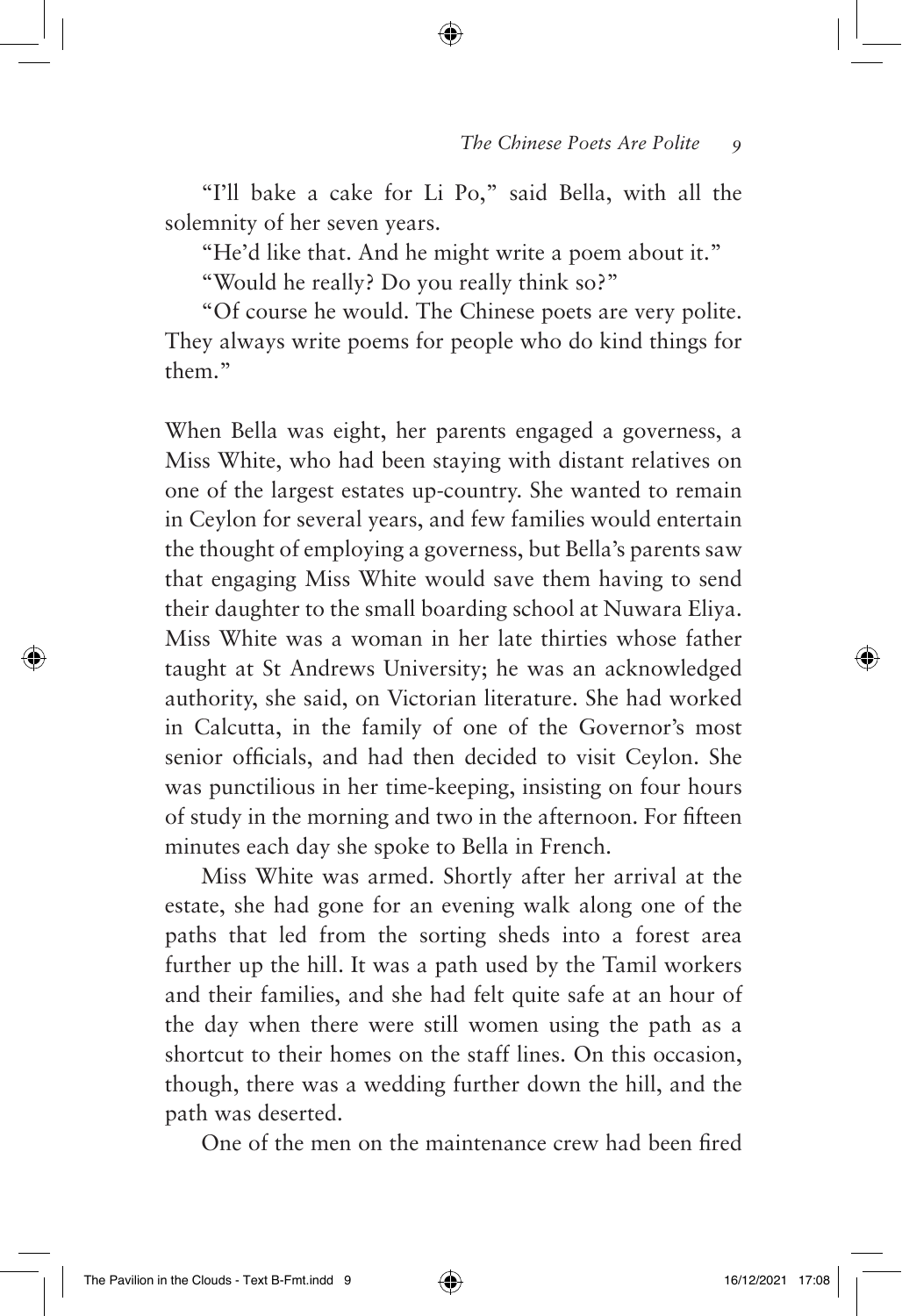for insubordination to the overseers. He had been ordered to clear the room he occupied, but had declined to do so. The labour manager had been called and had promised to attend to the eviction, but failed to do so because it was his cousin who was getting married. The man had spent the afternoon drinking and imagining revenge for what he saw as the unjust treatment meted out to him. A poor head for alcohol had only deepened his smouldering rage, and when he came across Miss White on a remote section of the path he lunged at her blindly, pushing her to the ground and tearing off her blouse.

Miss White had fought back, gouging her assailant with her nails. In the course of the ensuing struggle, she managed to get hold of a small rock and struck him hard on the side of the head. This gave her the opportunity to stagger to her feet and flee headlong down the path to safety.

This experience led to her obtaining a small revolver, which she now carried in a shoulder bag whenever she left the house.

"Our governess is armed," Virginia told the members of her reading circle. "I believe she is the only armed governess in the country."

"She should have no discipline problems then," said one of the other members.

The ladies laughed. They felt sorry for governesses, who were drawn from the ranks of the unmarried and the unmarriageable. They were destined to be forever on the edges of families, their demesne the domestic schoolroom, their future one of contingency. And yet at the back of their minds was the thought that governesses might, for their part, feel sorry for *them*, thinking them untutored – which they often were – and dependent for their position on husbands, who could not always be trusted not to wander. At least a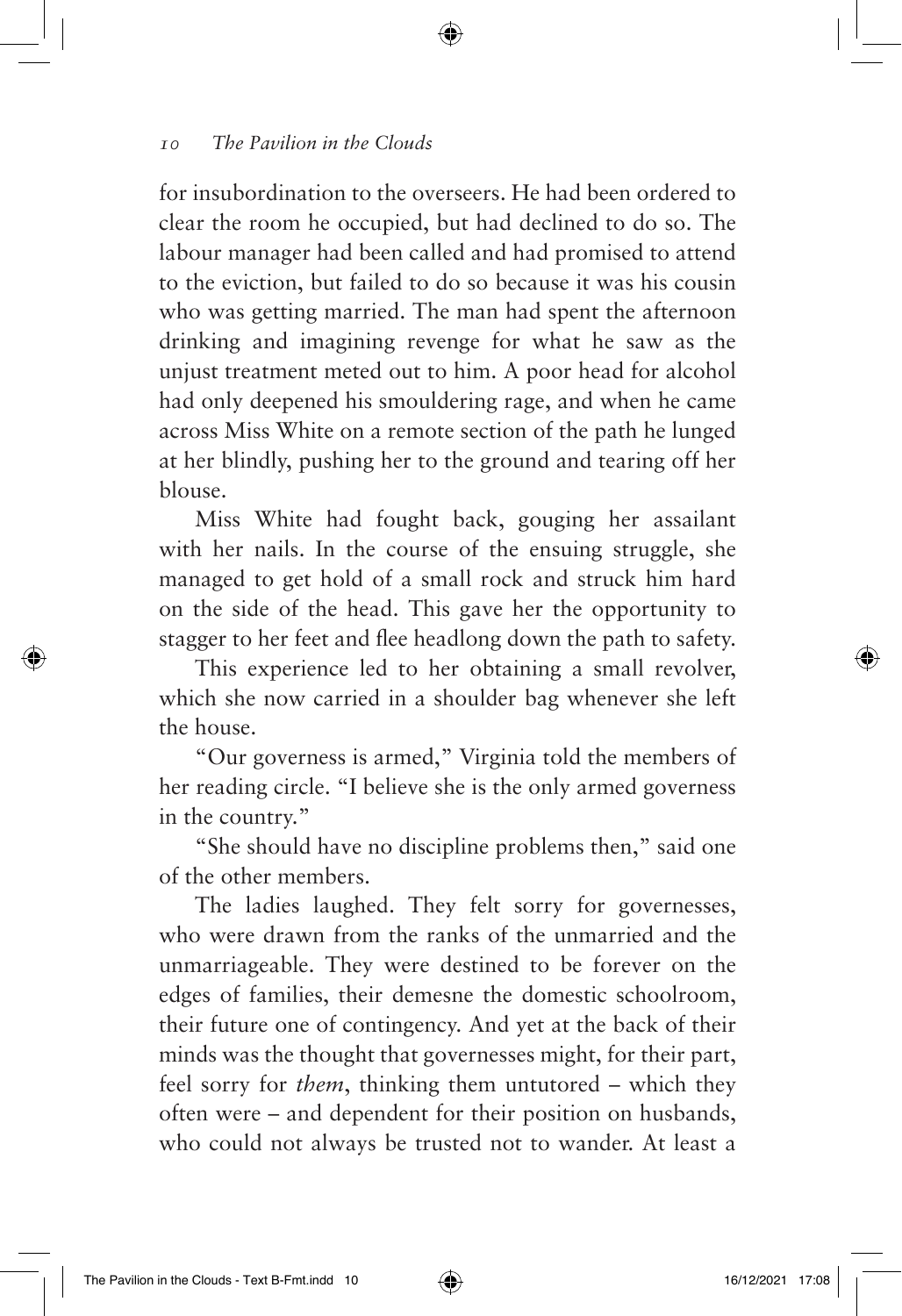governess need not worry about how she looked and could become old and plain with an impunity denied to wives, even if she did not start off that way.

Miss White was plain, by any standards. She was thin, particularly around the face and neck, which gave her a rather odd look – like that of a puppet whose head is only loosely connected to its body, and operated by a different set of strings. She wore too much make-up – particularly rouge, which she plastered on her cheeks in two large pink circles. Apart from this artificial dash of colour, she looked generally washed out, as if she had been rinsed and hung on the line to dry in the sun for too long.

"Poor Miss White," whispered one of the members. "How sad that the only male attention she has received should be so clearly uninvited and unsuitable."

This was greeted with suppressed smiles. "I do hope," said one of the ladies, "she doesn't over-react with that revolver of hers if some rather more appropriate man should make a pass at her. There's a big difference between being slapped in the face and being shot."

Under Miss White's tutorship, Bella's reading progressed by leaps and bounds. She developed, too, a neat copperplate in which she wrote entries in her private diary that she hid under an old nightdress in a drawer. She wrote out, too, the names of the pressed flowers she mounted in an old commercial ledger, including the Latin and, in some cases, the Sinhalese names for each plant.

"Very advanced," said her father, with approval.

"I don't think one should pretend things are easy," said Miss White. "Education is a rigorous process. It is not possible to become educated without effort."

"No," mused Henry. "No doubt you're right." He did not recall ever having made much effort in his education –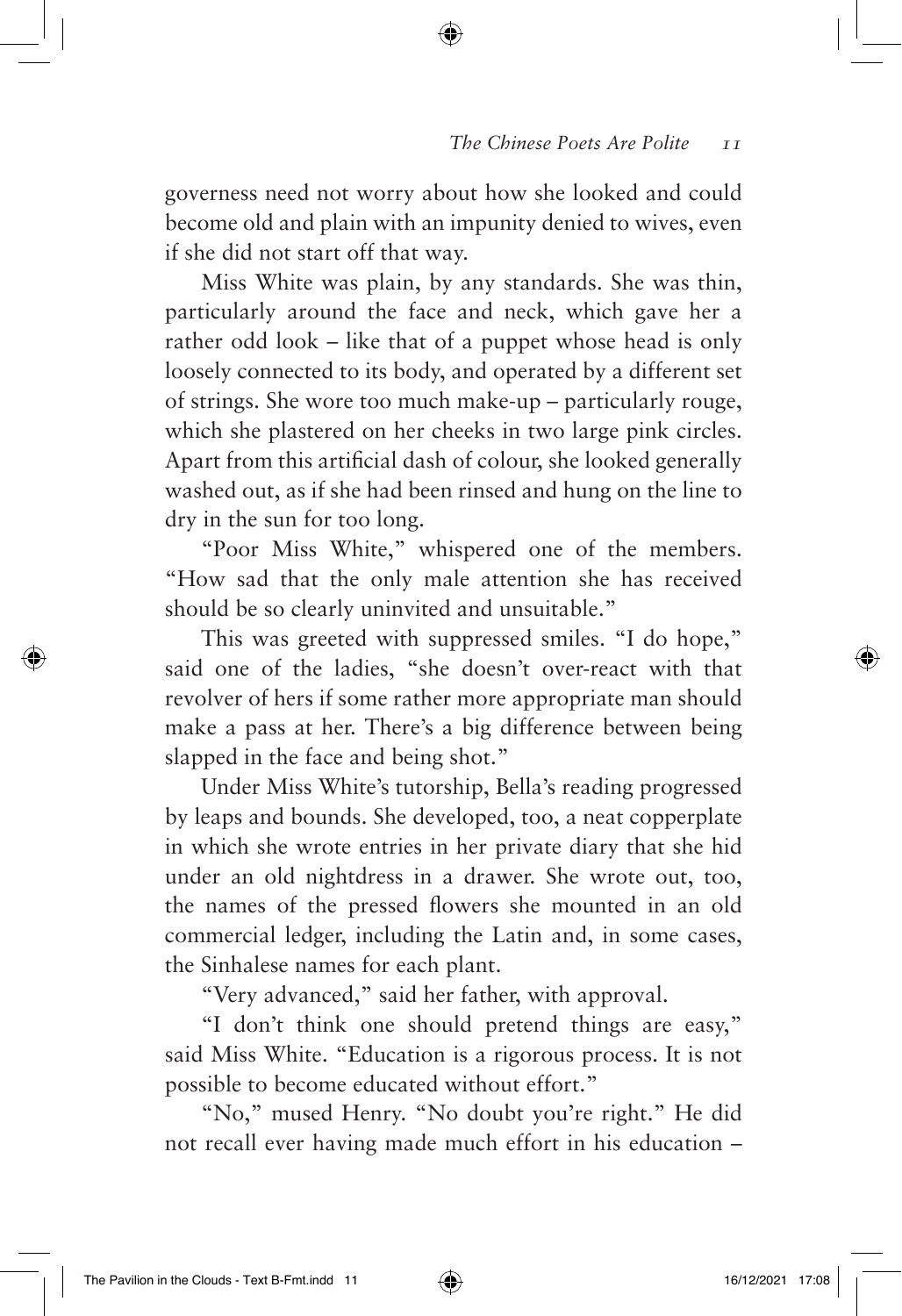such as it was. In fact, he was not entirely sure that he could describe himself as educated at all – not that it made any difference. You did not need to know much about history or geography or anything else very much to run a tea estate. Provided you knew about tea and its harvesting, he thought, had enough Tamil to be able to give orders and could prepare a balance sheet, you should do perfectly well, as he had done.

There were few children for Bella to play with – or at least few thought acceptable. There was the family of the Sinhalese accountant who was in charge of the finance office; they were Christians, and his two girls spoke excellent English, but their mother's own command of the language was weak, and reticence on her part prevented her from allowing the children to mix. There were other Scottish families on nearby estates – most of the estates were owned or run by Scots – and one of these families was not far away, on an estate called Inverness. They had two sons and a daughter, and the daughter was roughly Bella's age. But the two girls did not get on particularly well. Bella liked one of the boys, Richard, who, at ten, was two years older than she was, and whose company she enjoyed. There was something about him that intrigued her. She could not work out what it was, but when she was with him she found that she did not want others to be there. He made her feel strange inside – inexplicably so – and she liked to close her eyes in bed at night and think about him.

"I can see you like my brother," said the other girl. "You're in love with him, aren't you?"

She blushed. "Of course not. Who likes boys? I don't."

But she knew that this was not true. She did like boys. She did not know why, because they could be a nuisance, and they were often dirty; but she liked them.

To make up for the lack of human playmates, Bella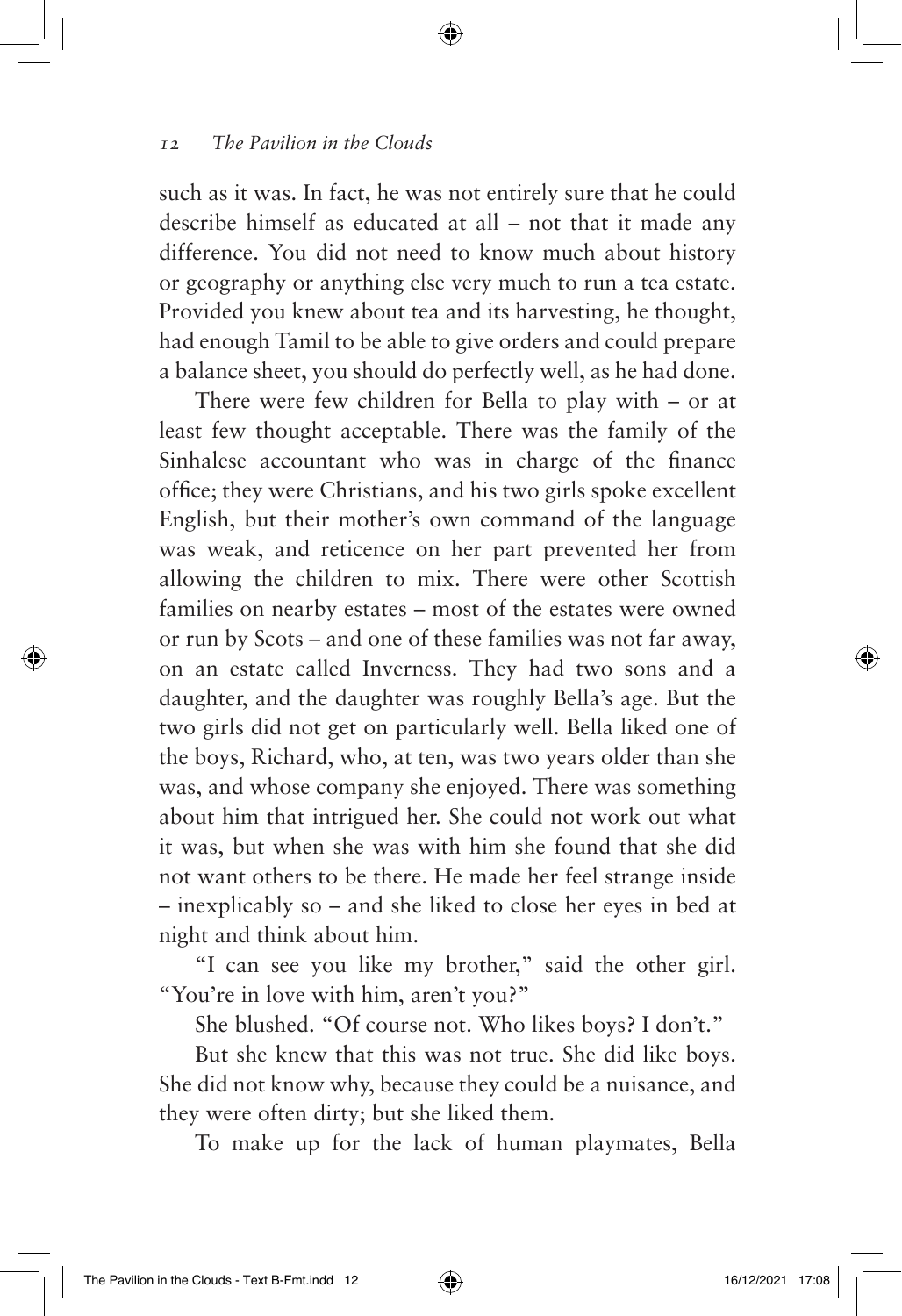created personalities for her dolls. The two who were named after the Chinese poets, Li Po and Po Chü-i, were her constant companions, always with her, always watching what she was doing. They were both boys, she decided, and she had cut the long hair with which they had come and exchanged their dresses for masculine clothing. Li Po was the braver of the two and often had to try things before Po Chü-i would join in. Po Chü-i, though, was good at mathematics and drawing and had an invisible dog. They never fought, although Li Po sometimes accused Po Chü-i of being greedy and secretly helping himself to extra slices of cake. Li Po also had a pet whom only the two of them could see: a mongoose called, coincidentally, Rikki Tikki Tavi.

Virginia asked her whether she was enjoying her lessons with Miss White. "She's taught you so much," she said. "Your handwriting is so good now. And you've learned all those capital cities."

She did not reply, but stared steadfastly at the floor.

"So tell me, what is the capital city of . . . Now let me see, Canada? Yes, Canada. I'm sure you know that one."

"It's Ottawa."

"Of course it is. And what about Chile? That's a hard one. Could you point out Chile to me on a map?"

"It's in South America. Down at the bottom, on the lefthand side. And the capital is Santiago."

"My goodness! I'd probably have a bit of difficulty finding Chile myself. Not that I'm planning to go there, but still."

And then the question again. "And you like Miss White, don't you?"

There was something about the way the question was asked that put her on her guard. Did her mother want her to say that she disliked her? Was she being prompted to that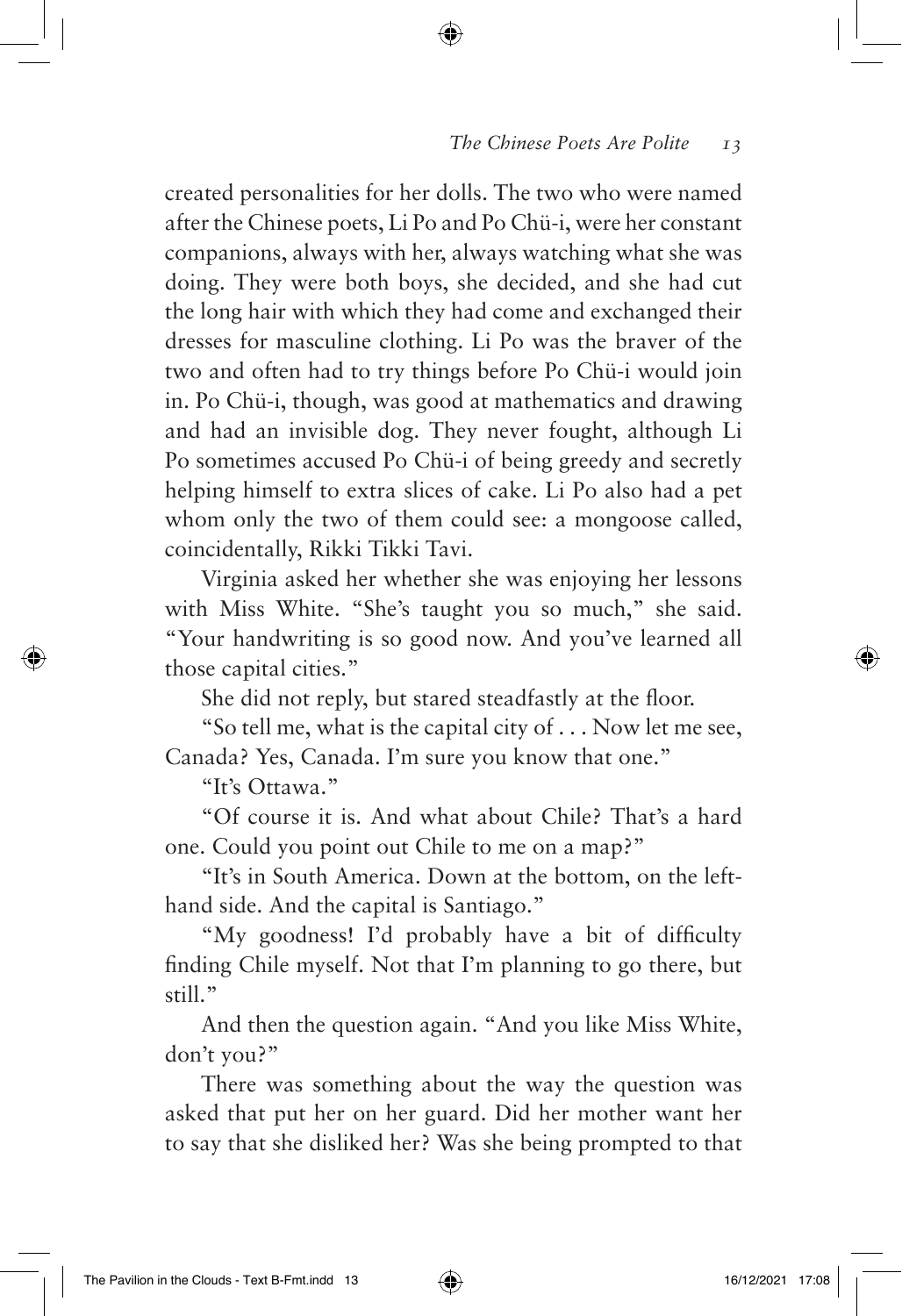answer? If she said she did not like Miss White, then the governess might hear of it and punish her. That sort of thing happened – she was sure of it. It was safer – far safer – to like everybody.

"Of course."

She noticed her mother's disappointment. But then, "Well, that's very good. It's best to like people who are teaching you things. It makes learning all that much easier."

Then her mother said, "Do you think Daddy likes Miss White too?"

She was not sure about that. Her father had never said anything about Miss White – at least not in her presence. She assumed that all adults liked one another, and she could see no reason why her father would be anything but welldisposed to the governess.

Virginia was waiting.

"Yes, I think he likes her."

The next question was put very gently. "Why do you think that?"

She shrugged. "He's never said that he doesn't."

"No, I don't suppose he has."

The subject was dropped. "Would you like me to read you Hiawatha?"

She nodded.

"From the beginning?"

A further nod.

She listened to the poem, lulled into a strange, dreamy state by the insistent rhythm of the tetrameter. She closed her eyes and saw the unfamiliar landscape she had seen portrayed in the illustrated edition from which her mother now read: the *shores of Gitche Gumee*, the *shining Big-Sea-Water*. But she opened her eyes at the warning and moved closer to her mother: "*Oh, beware of Mudjekeewis, Of*